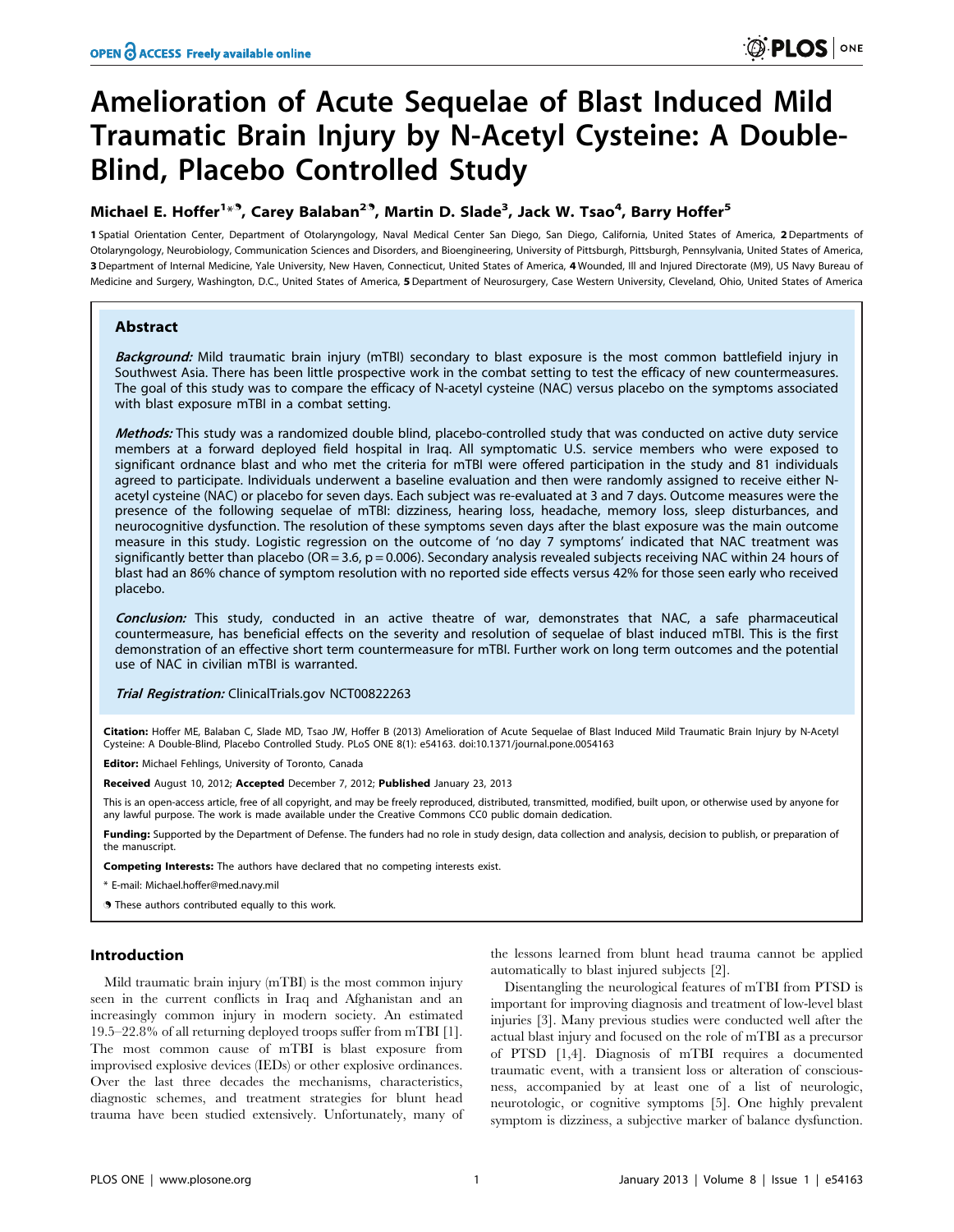N-acetylcysteine (NAC) is a logical choice for a field-based clinical trial. NAC is the active agent in Mucomyst, an FDA approved medication with a forty-year safety history. NAC is an effective neuroprotective agent in animal ischemia-reperfusion cerebral stroke models [6,7,8], a rodent closed head trauma model [9], a sensory nerve axotomy model [10] and inner ear neuronal death after noise exposure [11,12]. Although these neuroprotective effects of NAC appear to be mediated by both antioxidant and anti-inflammatory effects [7,8,13,14,15], NAC also acts indirectly at metabotropic glutamate receptors to counteract cocaineinduced disruption of nucleus accumbens [16]. Further, oral NAC and placebo preparations have been utilized on over 1000 Marines and Sailors in on-going approved clinical investigations to test protection from noise-induced hearing loss. Finally, NAC has limited capability to cross the normal blood-brain barrier [13], which suggests that it can preferentially enter tissue at sites of posttraumatic barrier disruption.

This protocol administered a loading dose of NAC to exposed U.S. Service members within 0–72 hours after blast exposure and followed a set of subjective and objective outcome measures of mTBI. The addition of NAC to standard treatment produced a much higher rate of symptom resolution than placebo at seven treatment days.

# Materials and Methods

#### **Overview**

The study is the first double blind, placebo controlled study examining mTBI to take place during active combat. It was subject to design constraints because the participants were active duty personnel who never departed from an active combat zone. Diagnosis and treatment of mTBI were delivered by medical personnel in a medical facility within that active combat zone. Operational manpower needs and military policy precluded follow-up beyond the initial seven day treatment period. Enrollment in the study ended with the conclusion of combat operations in Western Iraq. A flow diagram for the study is shown in Figure 1.

#### Ethics

The protocol was approved by the Joint Theatre Trauma and Research Office in Baghdad, Iraq and the theatre Institutional Review Board (IRB) at Brooke Army Medical Center.

#### Detailed Methods

The protocol for this trial and supporting CONSORT checklist are available as supporting information; see Checklist S1 and Protocol S1. The study was conducted at Al Taqaddum Level II Medical Facility (TQ) in Iraq. US Military Service members exposed to a significant blast in the Al Anbar province of Iraq were evaluated at TQ as rapidly as feasible (given operational and weather concerns). The October 2007 Joint Service Surgeon General and DoD Health Affairs criteria were utilized to diagnose mTBI [5]. Briefly, this definition specifies that there is an exposure, a brief alteration of consciousness, and then manifestation of any one of a number of mTBI symptoms. Exposure was defined as feeling a blast wave or being in a vehicle that was damaged by a blast wave. Alteration of consciousness required a report by another individual on the scene. Balance dysfunction, confusion, headache, sensorineural hearing loss, impaired memory and sleep disturbances were considered as mTBI symptoms. Individuals with moderate to severe TBI, significant orthopedic injuries, or those requiring computerized tomography scans, evacuation from theatre, or emergent surgeries were excluded from this study.

All subjects underwent a comprehensive history and physical exam by the Principal Investigator (PI). A finding of balance dysfunction required subjective dizziness, an abnormal head thrust test (abnormal eye motion after quick turning of the subjects head by the investigator [17]), an abnormal Romberg/tandem Romberg test (excessive swaying or falling while attempting to stand still with eyes closed and arms extended [18]), and an abnormal dynamic gait index (DGI) score (a dedicated set of walking tasks scored by the PI  $[19]$  of  $\leq 22$ . Criteria for resolution of balance dysfunction were no subjective dizziness, normal head thrust and Romberg tests, and a normal DGI. Audiometric testing identified hearing loss and its resolution. Confusion, headache, sleep disturbances, and impaired memory were based upon self-reports; resolution of these symptoms required a report that ''I feel as good as before the blast.'' Sleep disorders were difficult to assess because many subjects were sleep deprived upon arrival; they were diagnosed when clinical judgment indicated that initial exhaustion was eliminated.

All subjects diagnosed with mTBI were given standard treatment for signs and symptoms as needed, which was identical to treatment administered for mTBI in US military and civilian hospitals. Treatment included an individualized exercise program, symptomatic headache medications (non-narcotic medicine such as topiramate, sumatriptin, and ibuprofen to treat associated symptoms), low level of activity with proper rest, and controlled mental stimulation. All subjects were also informed about the study and offered an opportunity to participate. All individuals were advised that participation was voluntary and would have no impact on their ability to receive care or on their ability to receive standard of care for their injury. All individuals who desired to consider participating were given an informed consent form to read and allowed ample opportunity to ask questions. Those agreeing to participate completed the IRB approved informed consent document. All participants received a pre-randomized bottle containing 500 mg tablets of either NAC or placebo, prepared by the pharmacy of a major United States Military Medical Center. Assignment was based solely on order of accession into the study. Simple randomization was utilized to create an assignment list (randomization schedule) for subjects to be assigned to either the Placebo or NAC group as no interim analyses were to be conducted and this method assures that each treatment assignment is completely unpredictable [20]. The randomization schedule was created prior to subject accrual and resulted in a  $49.4\%$  to  $50.6\%$  split in subjects between the two groups. Participants, providers, and evaluators were all blinded to which treatment group each subject was assigned.

The 4 gram loading dose was witnessed and then bottles were name labeled and given to the subject's corpsman, medic or a nurse (for subjects remaining at TQ). Beginning 18–24 hours after the loading dose, subjects were given 4 grams daily (in two divided doses of 2 gm morning and night) for 4 days. The dose was then reduced to 3 gm daily [in two divided doses of 1.5 gm morning and night]. Every dose was witnessed by a corpsman, medic, nurse, or doctor.

The Controlled Oral Word Association Test (COWA) [21], animal naming (AN), and timed Trail Making Tests (TMT) A and B [22,23,24,25] were administered as neuropsychological tests of executive function. Normative TMT data were estimated from published age-normed data [26], assuming an equal mixture of 18–24 and 25–34 year old groups. The initial clinical assessment, history, physical, DGI, hearing, and neuropsychology tests were repeated at three and seven days after enrollment.

The study was designed originally to examine the effects of NAC versus placebo in subjects also receiving standard treatment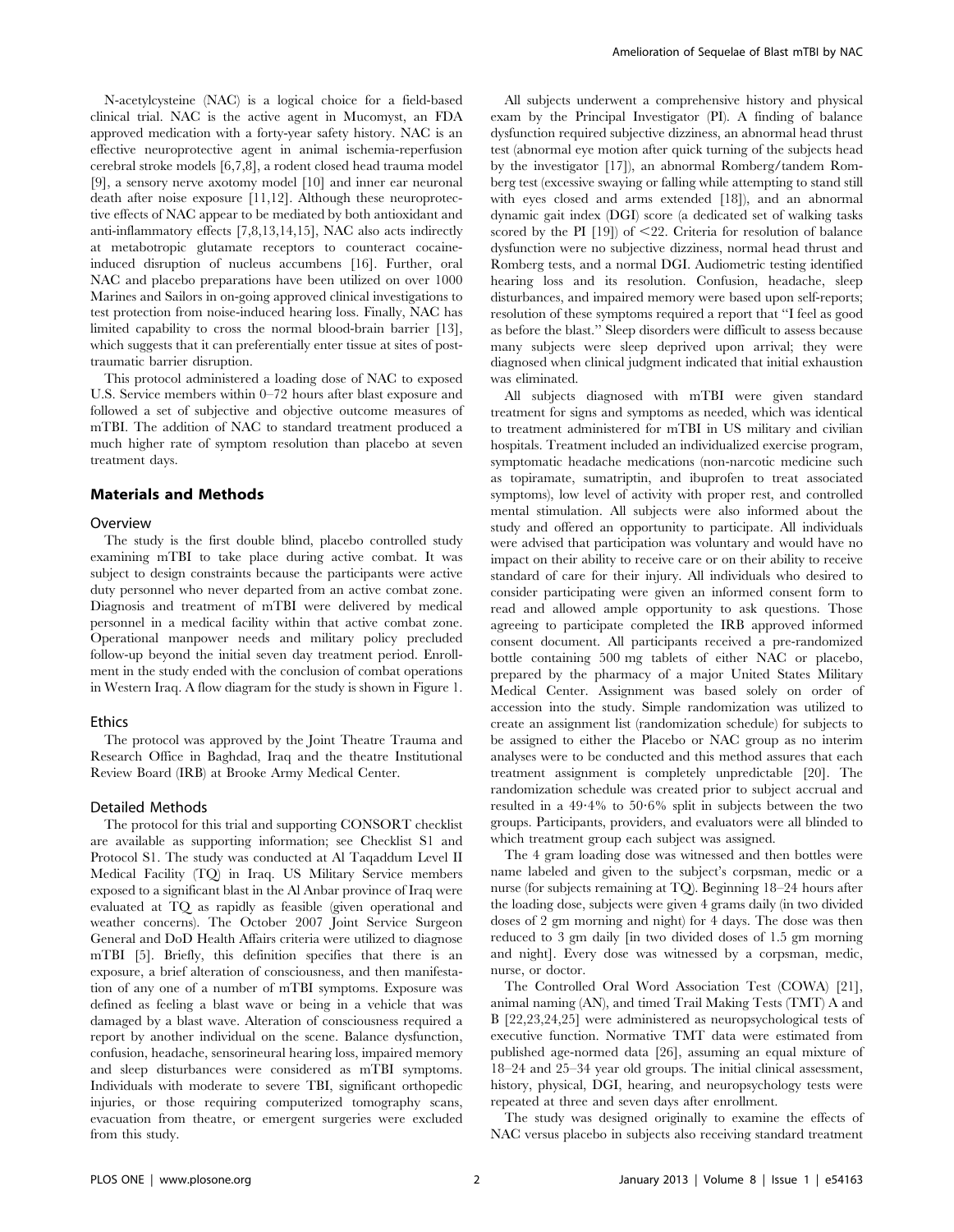

Figure 1. Consort Flow Diagram. doi:10.1371/journal.pone.0054163.g001

(measured exercise program and non-narcotic headache medicines). Because availability of transportation in the combat zone affected a patient's arrival time at TQ, we also examined secondarily the impact of early (within 24 hours) versus delayed (26–72 hours after injury) diagnosis and treatment on outcomes. Time of arrival at TQ was based purely on distance of the injury from TQ and the safety and availability of transportation back to TQ. While it is impossible to control for all confounders between the early and late group, it should be noted that individuals in both groups came from the same sets of combat units, were doing the same duty, and were living under the same conditions. The primary endpoint was the percentage of subjects free of all symptoms of mild TBI on D7 where D7 was defined 7 days since the loading dose of medication was given. It was assumed that 80% of subjects in the placebo arm of the study would still have at least one symptom on day 7. The study was sized to determine if NAC was able to reduce that 80% to 50%, hence only 50% of subjects would still have a symptom of mild TBI on day 7, with a 95% level of confidence, 80% power, and a 1:1 ratio of control to experimental subjects. Based upon these criterion, 38 subjects were required in each arm of the study [27]. Secondary endpoints were balance dysfunction resolution, absence of headache, confusion, memory problems, abnormal sleep, trail making A, trail making B, controlled oral word association (COWA), and animal naming (AN) all on day 7, as well as the percentage of subjects free of all symptoms of mild TBI three days post initial treatment.

Student t-tests were utilized to determine differences between groups for age, distance from blast and number of blast exposures at time of assignment for treatment. Pooled variance determined significance unless group variances were significantly different, in which case Satterthwaite's method was used. MLR and Least Significant Differences (LSD) tests were used for multiple comparisons. Fisher's exact test was used to test group differences for categorical variables of sex and job title.

For the primary analysis, unadjusted logistic regression was used to model the effect of NAC on resolution of symptoms D7. For secondary analyses, multivariate logistic regression modeled the effects of NAC, early treatment, number of previous blast occurrences, age, distance from blast, as well as all two-way interactions, on resolution of symptoms on D7. Parsimonious models [28] were constructed utilizing a backward elimination strategy with a significance level to stay of  $\alpha = 0.05$ . In a similar manner, multivariate linear regression modeled predictors of the number of D7 symptoms. Parallel analyses of day 3 data revealed no significant effects.

# Results

# General subject characteristics

Eighty-one subjects participated in the study (eighty males and one female). The age range was 18–43 years of age with a median age of 22 years. The subject demographic data (Table 1) did not differ between the NAC and the placebo groups, between subjects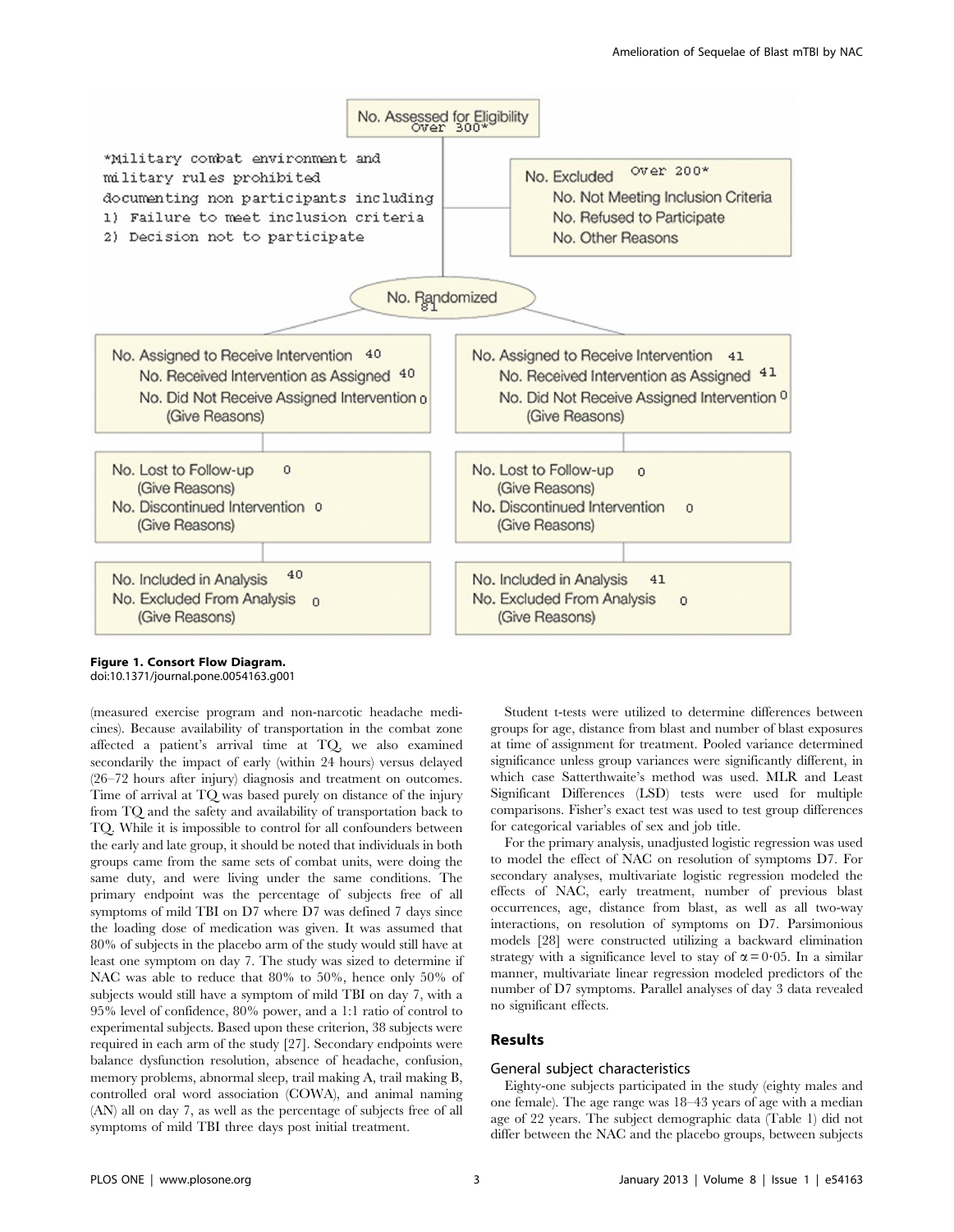treated early  $(\leq 24$  hours) or late (26–72 hours) after injury, or between any of the four treatment groups defined by combinations of these factors. The groups did not differ with respect to other medicines being utilized. Neither alcohol nor drug abuse were factors because the study was conducted in a controlled combat setting. Theatre guidelines prohibited a detailed documentation or tracking of those who declined participation but over 1/3 of those seen declined to participate in the trial. No participant suffered unintended effects, side effects, or harm. In particular, no GI upset was reported.

All subjects in the study had objective clinical evidence of balance dysfunction. Table 2 summarizes the distribution of additional mTBI symptoms. Only one subject had an isolated finding of balance dysfunction. Hearing loss, headache and confusion were the next most prevalent features.

#### Symptom emergence during the study

The prevalence of mTBI symptoms varied with the latency between blast exposure and examination. Hearing loss emerged on subsequent study days in 3 subjects, headache developed in 8 subjects, memory problems in 2 subjects and abnormal sleep in 10 subjects. Symptoms persisting at D7 are shown in Table 3.

#### Treatment effects

The NAC group was significantly more likely to have symptom resolution D7 (OR = 3.60, p = 0.0062,  $R^2 = 0.37$ ). In secondary analyses, both NAC treatment and early treatment initiation contributed independently to symptom resolution (Figure 2, left panels). There were independent main effects of both NAC treatment ( $F_{1, 78} = 10.28$ , p<0.01) and treatment initiation time  $(F_1, 78=10.91, p<0.01)$  on the number of D7 symptoms  $(R<sup>2</sup> = 0.21)$ . The early treatment group given NAC had the fewest D7 symptoms ( $p < 0.01$ ,  $R^2 = 0.24$  re: each other group by LSD tests). The early treatment group without NAC showed fewer symptoms than the late treatment group without NAC ( $p$ <0.05). The late treatment group given NAC showed an intermediate number of symptoms that did not differ significantly from either early or late treatment groups without NAC There were no significant treatment group differences in the total number of symptoms upon entry  $(\mathbf{R}^2 = 0.03)$  or on treatment day 3  $(R^2 = 0.04)$ .

Logistic regression on the outcome of 'no D7 symptoms' confirmed that NAC treatment was significantly better than placebo  $(p<0.005)$  and early intervention was significantly better than later intervention (p<0.005, max-rescaled  $\mathbb{R}^2 = 0.37$ )). The odds of complete symptom resolution for Group B (early treatment

with NAC) were greater than the other groups (Tables 4 and 5,  $p<0.001$ ). Parsimonious logistic regression models for balance dysfunction resolution and the absence of headache on day seven also showed significant effects for NAC and early treatment initiation ( $p<0.05$ ), with no significant effects of covariates or interactions.

Confusion resolved markedly after early treatment; 59/60 subjects treated early had no confusion D7, compared with only  $14/21$  subjects treated later (exact test,  $p<0.001$ ). The parsimonious logistic regression model showed that D7 confusion was predicted by both the time of treatment  $(p<0.05)$  and the distance from the blast  $(p<0.05)$ . No significant effects emerged in the parsimonious logistic regression models for hearing loss, memory problems and abnormal sleep. Despite the low prevalence of abnormal sleep in this series, it was significantly less likely (exact test,  $p = 0.029$  in the NAC treated subject population on day seven (1/41) than in the placebo treated subjects (7/40).

#### Neuropsychological treatment effects

Results on entry were significantly poorer than published normative Trail making Test A and B (TMTA and TMTB) data for subjects who were in the age ranges of 18–34 years [26] (Table 6, z-tests,  $p<0.001$ ). Controlled oral word association (COWA) and animal naming (AN) were within normal limits.

NAC administration restored normal TMT performance within 7 days after blast-induced mild traumatic brain injury (mTBI) (Table 7). The D7 MLR showed TMTA  $(F(1,74) = 6.64, p < 0.05)$ and TMTB  $(F(1,74) = 4.866, p < 0.05)$  scores were improved significantly by NAC treatment and scores for the NAC treated groups were equivalent to age-based norms. The D7 TMT scores for groups that did not receive NAC remained impaired. The D7 COWA and AN results showed no group differences (Tables 8 and 9).

The D7 TMT performance paralleled the resolution of mTBI symptoms. Times were significantly shorter in symptom-free subjects (Bonferroni-adjusted t-tests,  $p<0.05$ ). Subjects who were symptom free on D7 had normal TMTA and TMTB times, while the symptomatic subjects had prolonged times.

TM perforation and outcomes. TM perforation is a common combat-related blast injury [29,30,31,32] that may indicate the magnitude of shock wave exposure [30,33,34] and be a proxy for blast over-pressure intensity [28,29]. The number of symptoms and TMT test results at time of entry (day 0) were unaffected by TM status. TM perforation and NAC treatment status were both significant predictors of the number of day 3 symptoms (ANOVA,  $F(1,78) = 33.51$ ,  $p < 0.001$  and  $F(1,78) = 4.64$ ,

| l Continuous<br>l Covariates             | <b>Treatment Before 24 Hours</b> |                |       |                | Treatment After (26-72 Hours)                            |                |       |                          |  |
|------------------------------------------|----------------------------------|----------------|-------|----------------|----------------------------------------------------------|----------------|-------|--------------------------|--|
|                                          | Group A: -NAC Control $(n=31)$   |                |       |                | Group B: $+NAC$ (n = 29) Group C: $-NAC$ Control (n = 9) |                |       | Group D: $+NAC$ (n = 12) |  |
|                                          | Mean                             | <b>Std Dev</b> | Mean  | <b>Std Dev</b> | Mean                                                     | <b>Std Dev</b> | Mean  | <b>Std Dev</b>           |  |
| Age                                      | 23.58                            | 4.16           | 24.92 | 6.52           | 25.42                                                    | 6.19           | 27.68 | 6.96                     |  |
| Distance from blast<br>(feet)            | 17.42                            | 7.40           | 16.79 | 5.18           | 14.67                                                    | 2.69           | 15.83 | 4.69                     |  |
| Number of Blast<br>Exposures (inclusive) | 2.23                             | 3.60           | 1.45  | 1.21           | 1.89                                                     | 1.69           | 6.58  | $8.31^{x}$               |  |

Table 1. Study Group Characteristics.

 $\dagger$ include vehicle dimensions (74/81 participants) and IED distance.

{ Greater variance reflects the random inclusion of the two oldest individuals in the study population.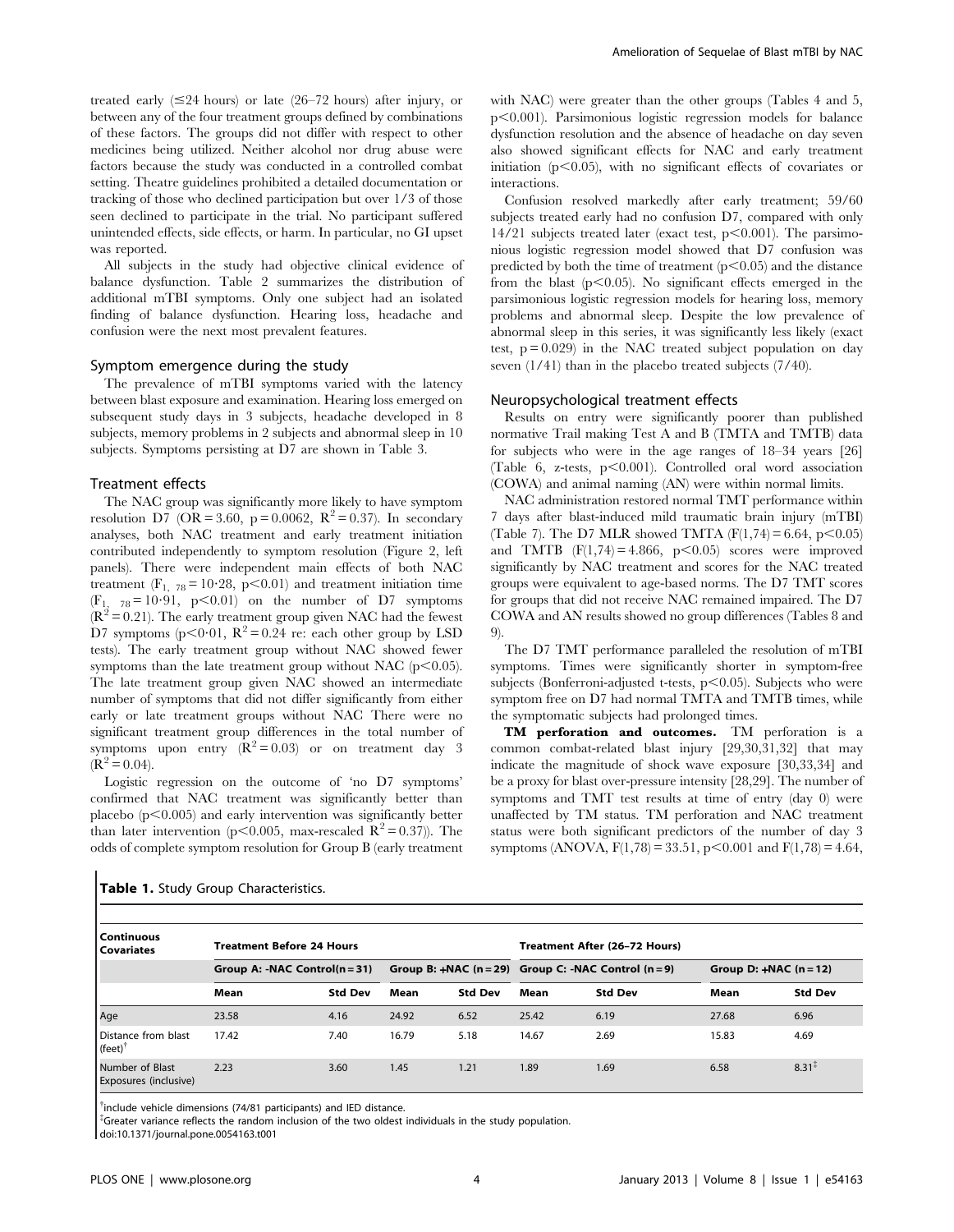Number of Symptoms Hearing loss Headache Confusion Memory Problem Sleep Abnormal Number of Subjects 1 and 2222  $-$  2222  $-$  2222  $-$  2222  $-$  2222  $-$  2222  $-$  2222  $-$  2222  $-$  2222  $-$  2222  $-$  2222  $-$  2222  $-$  2222  $-$  2222  $-$  2222  $-$  2222  $-$  2222  $-$  2222  $-$  2222  $-$  2222  $-$  2222  $-$  2222  $-$  2222  $-$  2222  $-$ 2  $+$   $-$ 2 + 222 + 222 + 222 + 222 + 222 + 222 + 222 + 222 + 222 + 222 + 222 + 222 + 222 + 222 + 222 + 222 + 222 + 222 + 222 + 222 + 222 + 222 + 222 + 222 + 222 + 222 + 222 + 222 + 222 + 222 + 222 + 222 + 222 + 222 + 222 + 222 + 22 2 + 222 6 3  $-$  2  $+$   $+$   $+$   $+$   $+$  $+$   $+$   $+$   $6$ + 222 + 1 + + 222 8 + 2 2 + 2 2 + 2 + 2 2 13 4 + 2 + + 2 1 +++ 2 2 17 + + 2 + 2 7 + + 2 2 + 1 5  $+$   $+$   $+$   $+$   $+$   $+$   $+$   $+$   $+$   $1$ Subjects Symptomatic 57 53 42 17 3 81

Table 2. Distribution of mTBI Symptoms Co-morbid with Balance Dysfunction: Entry to Study.

doi:10.1371/journal.pone.0054163.t002

 $p = 0.034$ , respectively). For the early treatment initiation group, the reduction of D7 symptoms by NAC treatment was independent of TM status (ANOVA, F  $(1, 56) = 12.19$ , p = 0.001). NAC treatment also produced significantly better resolution (no D7 symptoms) than placebo (logistic regression,  $p<0.005$ ).

# Discussion

This is the first prospective, double-blinded, placebo-controlled randomized study to focus on the acute treatment of combat blastrelated mTBI in a forward war zone. Supplementation of standard therapy with oral NAC had a significant impact on neuropsychological test results, number of mTBI symptoms, and complete symptom resolution by day seven of treatment when compared to placebo. Moreover, the pill form of NAC, the active ingredient in the FDA approved medication ''Mucomyst'', produced no side effects in blast mTBI subjects. Although the study was powered only to examine the effects of NAC, there was a statistically significant secondary finding that standard treatment initiation

Table 3. Unresolved mTBI Symptom Patterns on Treatment Day 7.

| Number of Symptoms Balance dysfunction Hearing loss |                   |                                                                           | Headache                 | Confusion                |                   | Memory Problem Sleep Abnormal | <b>Number of</b><br>Subjects |
|-----------------------------------------------------|-------------------|---------------------------------------------------------------------------|--------------------------|--------------------------|-------------------|-------------------------------|------------------------------|
|                                                     |                   | $+$                                                                       | $\qquad \qquad -$        | $\qquad \qquad -$        | $\qquad \qquad -$ | $\qquad \qquad -$             | $\overline{3}$               |
|                                                     |                   |                                                                           | $\qquad \qquad +$        |                          |                   |                               | $\overline{4}$               |
|                                                     |                   |                                                                           |                          | $+$                      |                   |                               | $\overline{3}$               |
|                                                     | $+$               |                                                                           |                          |                          |                   |                               | $\overline{4}$               |
|                                                     |                   |                                                                           | $\qquad \qquad +$        |                          |                   | $+$                           |                              |
|                                                     |                   | $+$                                                                       | $\qquad \qquad +$        |                          |                   |                               | $\overline{2}$               |
|                                                     |                   |                                                                           | $\qquad \qquad +$        | $+$                      |                   |                               |                              |
|                                                     | $^{+}$            | $\hspace{1.0cm} \rule{1.5cm}{0.15cm} \hspace{1.0cm} \rule{1.5cm}{0.15cm}$ | $\overline{\phantom{a}}$ | $\overline{\phantom{0}}$ |                   | $+$                           | 3                            |
|                                                     | $\qquad \qquad +$ | $+$                                                                       |                          |                          |                   |                               | 3                            |
|                                                     | $^{+}$            |                                                                           | $\qquad \qquad +$        |                          |                   |                               | 6                            |
|                                                     |                   | $^{+}$                                                                    | $\qquad \qquad +$        | $^{+}$                   |                   |                               |                              |
|                                                     | $^{+}$            | $^{+}$                                                                    | $^{+}$                   |                          |                   |                               | 3                            |
|                                                     | $+$               |                                                                           | $\qquad \qquad +$        |                          |                   | $+$                           | 2                            |
|                                                     | $+$               |                                                                           | $\qquad \qquad +$        | $+$                      |                   |                               | $\overline{2}$               |
|                                                     | $+$               |                                                                           | $\qquad \qquad +$        | $+$                      |                   | $^{+}$                        | $\mathbf{1}$                 |
|                                                     | $^{+}$            | $^{+}$                                                                    | $^{+}$                   | $\overline{\phantom{0}}$ | $+$               | $^{+}$                        |                              |
| Subjects Symptomatic 25                             |                   | 13                                                                        | 24                       | 8                        | $\mathbf{1}$      | 8                             | 40                           |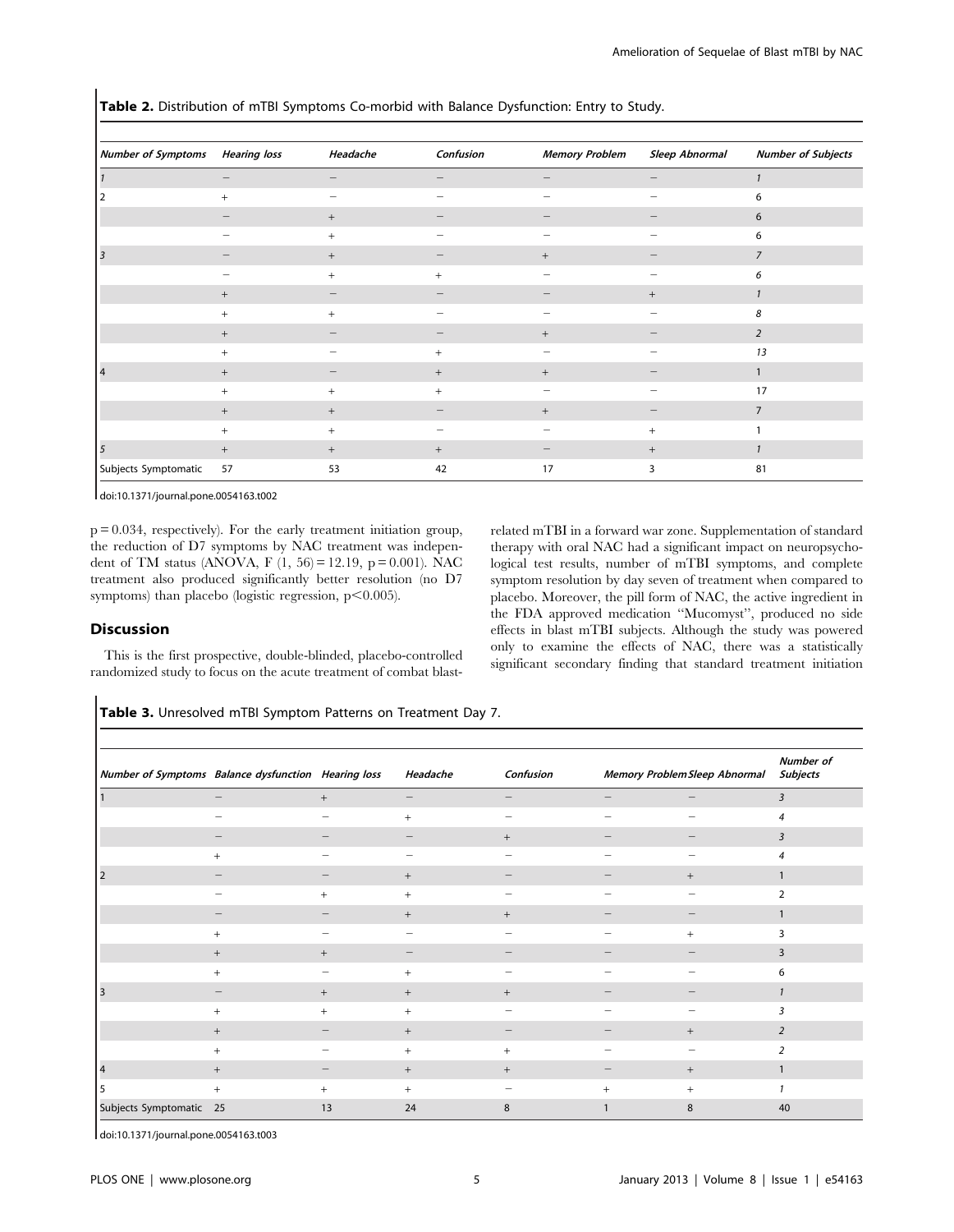

Figure 2. The number of symptoms for four groups of patients. The upper left panel shows results for all patients in the study. The upper right graph illustrates the impact of tympanic membrane perforations in the patients seen within 24 hours of blast exposure The distribution of the data on day 7 are shown for each group in the lower graphs, with a pie chart to indicate the percentage with no residual symptoms. doi:10.1371/journal.pone.0054163.g002

within 24 hours had an independent benefit on neurological but not on neuropsychological outcome measures (TMT). A possible explanation for this difference is that the outcome measures assess the status of different neuronal circuitry components. The additive effects of NAC and early treatment produced 86% mTBI symptom resolution within seven days. Factors such as number of previous blast exposures, age and distance from the blast did not influence treatment outcomes significantly.

Headache and balance dysfunction are major clinical issues that arise acutely after blast exposure, impede return to duty, and can

|                               |                  |             | No Symptoms-Day 7    |                                       |                |                      | No Symptoms (Excluding Residual hearing loss-Day |                |  |  |
|-------------------------------|------------------|-------------|----------------------|---------------------------------------|----------------|----------------------|--------------------------------------------------|----------------|--|--|
| Timing of<br><b>Treatment</b> | <b>Treatment</b> | $\mathbf n$ | <b>Odds Ratio*</b>   | <b>Max Rescaled</b><br>R <sub>2</sub> | $Pr$ $>$ ChiSq | Odds Ratio*          | <b>Max Rescaled</b><br>R <sub>2</sub>            | $Pr$ $>$ ChiSq |  |  |
| After 24 hours                | Placebo          | 9           | (reference)          | 0.38                                  | 0.0002         | 1 (reference)        | 0.34                                             | 0.0005         |  |  |
| After 24 hours                | <b>NAC</b>       | 12          | 1.60 (0.12, 20.99)   |                                       |                | 2.67 (0.23, 31.07)   |                                                  |                |  |  |
| Before 24 hours Placebo       |                  | 31          | 5.05 (0.56, 45.64)   |                                       |                | 5.78 (0.64, 52.03)   |                                                  |                |  |  |
| Before 24 hours NAC           |                  | 29          | 38.40 (3.88, 379.68) |                                       |                | 38.40 (3.88, 379.68) |                                                  |                |  |  |

# Table 4. Treatment Effects: Day 7 Symptoms.

\*95% Confidence Interval.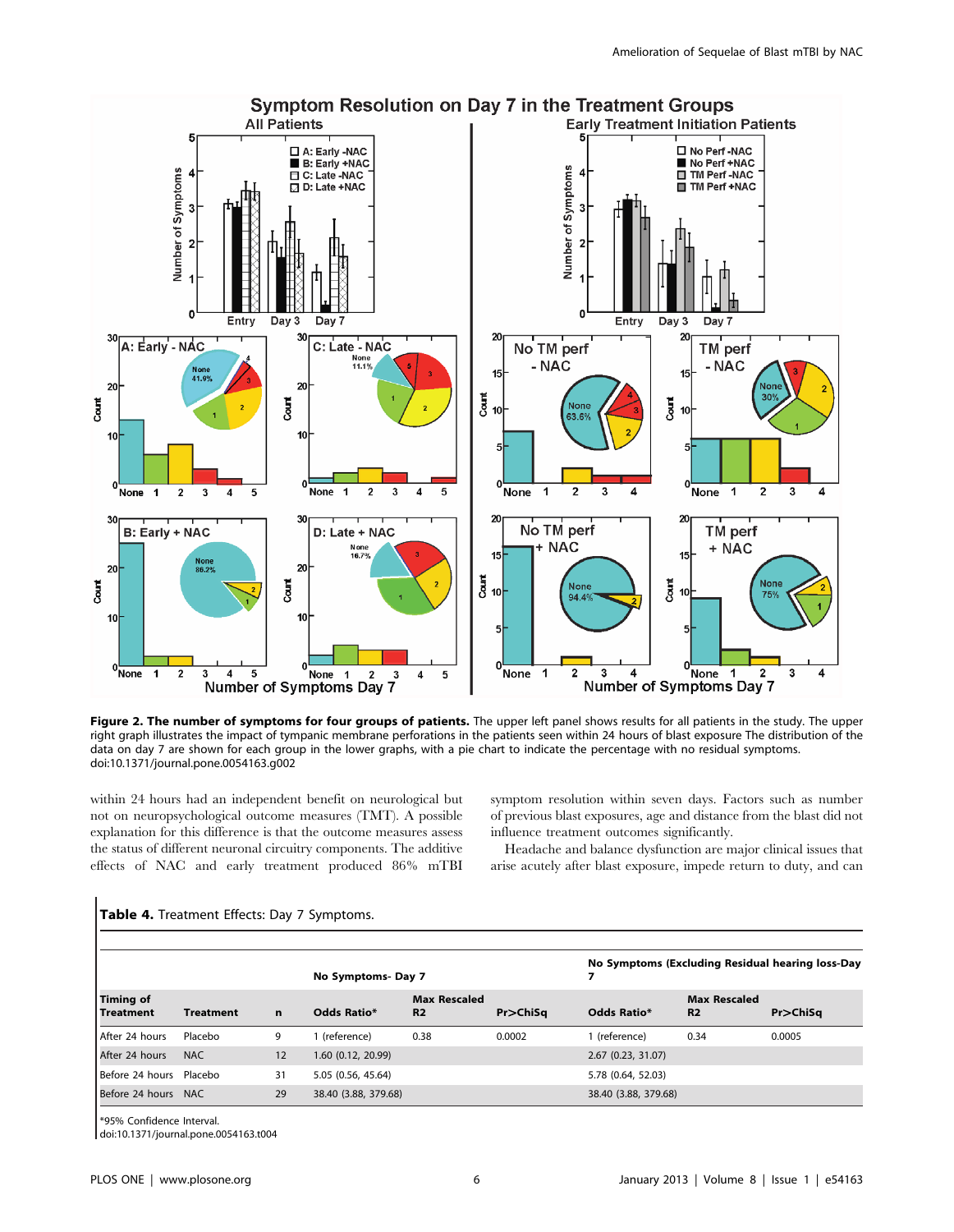|                          |            |    | No Balance Dysfunction - Day 7 |                                       |                |                      | No Headache -Day 7                    |          |  |  |
|--------------------------|------------|----|--------------------------------|---------------------------------------|----------------|----------------------|---------------------------------------|----------|--|--|
| Timing of<br>l Treatment | Treatment  | n  | <b>Odds Ratio*</b>             | <b>Max Rescaled</b><br>R <sub>2</sub> | $Pr$ $>$ ChiSq | <b>Odds Ratio*</b>   | <b>Max Rescaled</b><br>R <sub>2</sub> | Pr>ChiSq |  |  |
| After 24 hours           | Placebo    | 9  | (reference)                    | 0.21                                  | 0.0185         | (reference)          | 0.25                                  | 0.0117   |  |  |
| After 24 hours           | NAC.       | 12 | 4.00 (0.64, 25.02)             |                                       |                | 2.80 (0.46, 16.93)   |                                       |          |  |  |
| Before 24 hours          | Placebo    | 31 | 3.17 (0.66, 15.12)             |                                       |                | 3.64 (0.76, 17.46)   |                                       |          |  |  |
| Before 24 hours          | <b>NAC</b> | 29 | 17.33 (2.78, 108.06)           |                                       |                | 27.00 (3.67, 198.69) |                                       |          |  |  |

#### Table 5. Treatment Effects: Day 7 Symptoms.

\*95% Confidence Interval.

doi:10.1371/journal.pone.0054163.t005

persist chronically [1,4,35]. Because they seriously impair performance in a combat environment, the initiation of standard treatment with oral NAC within 24 hours of mTBI is likely to have a definitive impact on battlefield end-strength and the readiness of troops in theater.

Performance on TMT neuropsychological tests was impacted significantly by blast mTBI and ameliorated by NAC administration. The initial test times were prolonged significantly at enrollment. NAC administration within 72 hours of injury produced normal D7 TMT times, but performance remained abnormal for subject groups that received only standard therapy. Because all subjects were tested on the same schedule and the reliability of repeated TRAIL making tests [25] is well documented, test-retest effects are not a confounding factor. Hence, TMTs are useful for documenting and monitoring cognitive status changes in acute blast mTBI.

The efficacy of NAC in early treatment of blast mTBI is consistent with its efficacy as a neuroprotective agent in ischemiareperfusion cerebral stroke [6,7,8], closed head trauma [9], sensory nerve axotomy [10] and in the prevention of mitochondrial damage and loss of dendritic spines in hippocampal neurons [36] in animal models of closed head trauma and ischemiareperfusion brain injury. A single, low level shock wave exposure to rodents can produce persistent biochemical changes in the hippocampus and cerebral cortex, accompanied by apoptotic cell death [37,38,39]. Even relatively low exposures produce very small parenchymal and subarachoid hemorrhages in 30–40% of exposed animals [40]. These findings suggest that vascular primary injury contributes to symptoms of mTBI, with slower development of neuronal damage [41]. Post-treatment with NAC has afforded protection against neuronal death in animal models. These neuroprotective effects reflect known antioxidant and antiinflammatory effects [7,8,13,14,15,36]. The cellular bases for memory and regulation of motivation properties within the

nucleus accumbens may be improved by NAC activating neuronal cysteine-glutamate exchange and indirect effects on mGluR2/3 and mGluR5 [16] transmission. Finally, enhanced local bioavailability of NAC may be a natural consequence of vascular disruption in mTBI. Because NAC has limited capability to cross the normal blood-brain barrier [13], increased local brain permeability during vascular remodeling [42] may facilitate selective delivery to affected sites. A delayed opening of the blood-brain barrier from neuroinflammatory responses [42,43], could create longer-term therapeutic opportunities.

Early symptomatic treatment initiation produced improvement that was statistically independent of effects of NAC treatment. The early and late subjects came from the same set of combat units with a shared history of living environment, combat exposure and similar clinical presentations. Although we believe that the time of enrollment was determined only by distance from TQ and availability of transport, it is impossible to know if there were unknown confounders between the two groups. However, we believe that the improvement seen in early subjects can be attributed to the concurrent standard symptomatic medical treatment and balance rehabilitation exercises begun earlier in the early treatment group. Exercise, in particular, can have neuroprotective pharmacomimetic effects on structures such as the hippocampus, possibly mediated by trophic factors [44].

Clinical trials in an active combat theater are subject to outside factors for ''early termination'' that do not arise in standard clinical environments. For this study, the opportunity for subject enrollment ended when combat operations terminated in this part of Iraq, prior to reaching the pre-determined number of enrollees for the trial. Because the available data were powered sufficiently to test the effects of NAC, we proceeded with analysis after all patients completed the protocol. The enthusiasm about the large treatment effect must be tempered by a recent review of the Cochran database [45], showing that studies with relatively small

|  | Table 6. Neuropsychological Tests: TMT at Study Entry. |  |  |  |
|--|--------------------------------------------------------|--|--|--|
|--|--------------------------------------------------------|--|--|--|

|                            |                  |             |                                     |       |            |                                             |       | Trail Making A (seconds) – At entry to study Trail Making B (seconds) – At entry to Study |  |  |
|----------------------------|------------------|-------------|-------------------------------------|-------|------------|---------------------------------------------|-------|-------------------------------------------------------------------------------------------|--|--|
| <b>Timing of Treatment</b> | <b>Treatment</b> | $\mathbf n$ | <b>Mean (Standard</b><br>Deviation) | $R^2$ | $Pr$ $>$ F | <b>Mean (Standard</b><br><b>Deviation</b> ) | $R^2$ | Pr > F                                                                                    |  |  |
| After 24 hours             | Placebo          | 9           | 38.4 (19.9)**                       | 0.04  | 0.4243     | 62.2 $(24.4)$ **                            | 0.01  | 0.8941                                                                                    |  |  |
| After 24 hours             | <b>NAC</b>       | 12          | $37.4 (20.7)$ **                    |       |            | 70.3 (45.9)**                               |       |                                                                                           |  |  |
| Before 24 hours            | Placebo          | 30          | $31.4(11.3)$ **                     |       |            | 66.5 $(20.8)$ **                            |       |                                                                                           |  |  |
| Before 24 hours            | <b>NAC</b>       | 27          | 32.4 $(9.2)$ **                     |       |            | 69.0 $(21.7)$ **                            |       |                                                                                           |  |  |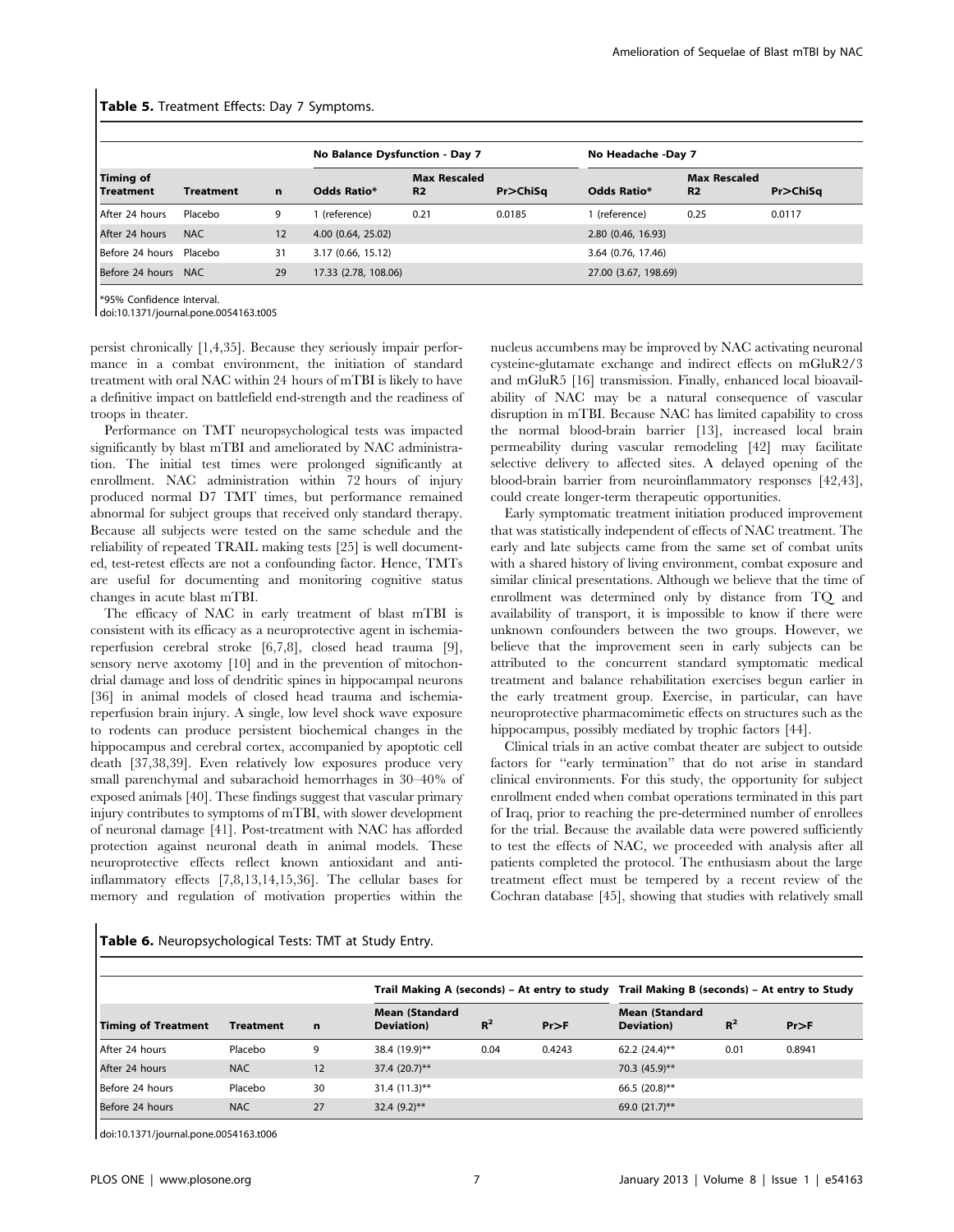|  | Table 7. Neuropsychological tests: TMT at Day 7. |  |  |  |  |
|--|--------------------------------------------------|--|--|--|--|
|--|--------------------------------------------------|--|--|--|--|

|                            |                  |             | Trail Making A (seconds) - Day 7    |       |        | Trail Making B (seconds) - Day 7     |       |        |
|----------------------------|------------------|-------------|-------------------------------------|-------|--------|--------------------------------------|-------|--------|
| <b>Timing of Treatment</b> | <b>Treatment</b> | $\mathbf n$ | <b>Mean (Standard</b><br>Deviation) | $R^2$ | Pr>F   | <b>Mean (Standard)</b><br>Deviation) | $R^2$ | Pr>F   |
| After 24 hours             | Placebo          | 9           | $34.2(18.3)$ **                     | 0.09  | 0.0633 | 63.6 $(16.3)$ **                     | 0.07  | 0.1504 |
| After 24 hours             | NAC.             | 12          | 23.4(4.9)                           |       |        | 50.2 (15.9)                          |       |        |
| Before 24 hours            | Placebo          | 30          | $27.0(12.0)$ *                      |       |        | 56.2 $(20.1)^*$                      |       |        |
| Before 24 hours            | <b>NAC</b>       | 27          | 23.5(7.7)                           |       |        | 49.1 (17.1)                          |       |        |

 $*p$ <0.05 or  $*p$ <0.01 by z-test versus TMTA (23.7±7.8 seconds (S.D.)) or TMTB.

doi:10.1371/journal.pone.0054163.t007

patient numbers and large odds ratios often show smaller odds ratios when the study is repeated. In this regard, we do note that the lower bounds of the 95% confidence intervals for early NAC treatment are reasonably large. It also should be noted that although we were able to draw some statistical conclusions the study was not powered to look at early vs. late treatment which argues for caution in interpreting that data.

One must be cautious to assert the therapeutic implications of NAC treatment for TBI within the limited scope of this study. While the results are very promising, the study was limited to evaluating a relatively small but representative sample of combat troops with acute mild head trauma and other minor injuries over one week of treatment. Some additional caveats are also inherent in the far-front battlefield environment. For example, study participants came from the same set of combat units with similar environmental exposure histories, living conditions (including the same forward operating bases), training, missions, and combat environments; combat personnel are predominantly males in their twenties. Therefore, it is prudent to consider several caveats for our findings. The study results do not imply any benefit for moderate or severe head trauma with significant surgical injuries. Because only one female was enrolled, the study may not generalize to all females. Although the study endpoint was only D7 there is some evidence to suggest that these effects may be long lasting. Tweedie, et al [46] have shown that mTBI triggers biochemical cascades within the first 24 hours which produce long term sequelae. Their work suggests that it is important to interrupt these cascades as early as possible. D7 resolution may indicate the lack of significant apoptotic and inflammatory changes in both grey and white matter. Nevertheless, the effects of treatment on longer term outcomes will need to be the subject of further study in a larger number of subjects.

The study can then, at least, be interpreted in a narrow fashion as showing a benefit of using NAC and early intervention for blast mTBI in an acute combat setting after mild blast exposure. The study brings up the intriguing possibility that NAC may be useful in other mTBI settings, but before this conclusion be reached much more study in the area and using this agent is required.

# Summary and Conclusions

We report the first double blinded placebo- controlled randomized study of a pharmaceutical countermeasure for the symptoms of blast-induced mTBI. All 81 subjects were seen within 72 hours of blast exposure by the same clinician-investigator at a forward location in an active combat zone. All medications and treatments were witnessed by a nurse, corpsman, or medic. The outcomes demonstrate that supplementation with oral NAC had a significant impact on neuropsychological test results, number of mTBI symptoms, and complete symptom resolution by day seven of treatment when compared to placebo. A secondary finding was that standard treatment initiation within 24 hours had an independent benefit on the neurological but not on neuropsychological outcome measures. Early treatment with NAC and standard therapy administered by a provider with expertise in mTBI care resulted in a seven day symptom resolution rate of 86% as compared to 11% in those receiving the same standard care by the same provider but who received placebo and began therapy between 24–72 hours after blast exposure. Additionally it should be noted that during this trial the pill form of NAC, the active ingredient in the FDA approved medication Mucomyst, produced no side effects in blast mTBI subjects. Mucomyst has an excellent safety profile in over forty years of use in hospitals worldwide. As such use of this medicine appears to be the first described pharmaceutical countermeasure for mTBI. These results while promising are still preliminary. This outcome needs to be supported by other studies of NAC for this pathophysiology examining neurosensory symptoms over a variety of time points both acute and chronic. Additionally, these findings argue for

Table 8. Neuropsychological Tests: COWA and Animal Naming at Study Entry.

|                                      |            |             | COWA - At entry to study                    |       |            | Animal Naming - At entry to Study   |       |        |
|--------------------------------------|------------|-------------|---------------------------------------------|-------|------------|-------------------------------------|-------|--------|
| <b>Timing of</b><br><b>Treatment</b> | Treatment  | $\mathbf n$ | <b>Mean (Standard</b><br><b>Deviation</b> ) | $R^2$ | $Pr$ $>$ F | <b>Mean (Standard</b><br>Deviation) | $R^2$ | Pr>F   |
| After 24 hours                       | Placebo    | 9           | 30.6(8.0)                                   | 0.07  | 0.1245     | 17.4(3.4)                           | 0.02  | 0.7787 |
| After 24 hours                       | <b>NAC</b> | 12          | 35.3(8.3)                                   |       |            | 19.7(6.5)                           |       |        |
| Before 24 hours                      | Placebo    | 30          | 39.3 (11.2)                                 |       |            | 19.4(6.1)                           |       |        |
| Before 24 hours                      | <b>NAC</b> | 27          | 35.3(10.1)                                  |       |            | 19.9(6.9)                           |       |        |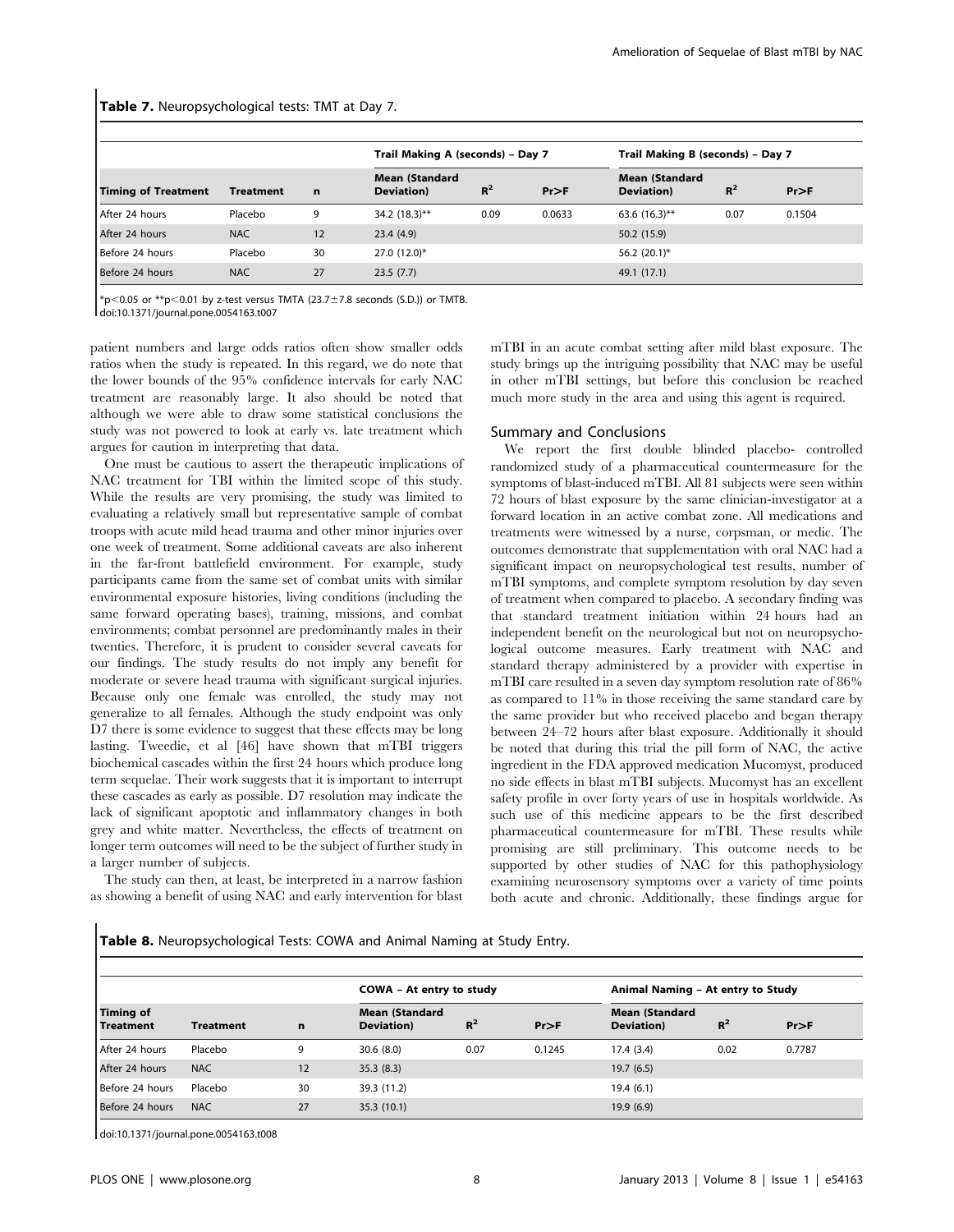Table 9. Neuropsychological Tests: COWA and Animal Naming at Day 7.

|                               |                  |    | COWA - Day 7                        |       |        |                                     | Animal Naming - Day 7 |        |  |  |
|-------------------------------|------------------|----|-------------------------------------|-------|--------|-------------------------------------|-----------------------|--------|--|--|
| Timing of<br><b>Treatment</b> | <b>Treatment</b> | n  | <b>Mean (Standard</b><br>Deviation) | $R^2$ | Pr>F   | <b>Mean (Standard</b><br>Deviation) | $R^2$                 | Pr>F   |  |  |
| After 24 hours                | Placebo          | 9  | 35.6 (11.7)                         | 0.03  | 0.5222 | 19.4(7.7)                           | 0.03                  | 0.5994 |  |  |
| After 24 hours                | <b>NAC</b>       | 12 | 40.8(9.4)                           |       |        | 22.3(6.3)                           |                       |        |  |  |
| Before 24 hours               | Placebo          | 30 | 38.6 (15.6)                         |       |        | 21.2(6.0)                           |                       |        |  |  |
| Before 24 hours               | <b>NAC</b>       | 27 | 42.3(11.1)                          |       |        | 22.5(6.1)                           |                       |        |  |  |

doi:10.1371/journal.pone.0054163.t009

investigations of this therapy for other causes of traumatic brain injury.

#### Supporting Information

Checklist S1 CONSORT Checklist. (DOCX)

Protocol S1 Trial Protocol. (DOCX)

# Acknowledgments

The authors would like to thank J.D. Malone, CAPT MC USN (ret) for advice on this manuscript and Alicia B. Janos, BA and Jeannine B. Mielke,

#### References

- 1. Terrio H, Brenner LA, Ivins BJ, Cho JM, Helmick K, et al. (2009) Traumatic brain injury screening: preliminary findings in a US Army Brigade Combat Team. J Head Trauma Rehabil 24: 14–23.
- 2. Elder GA, Cristian A (2009) Blast-related mild traumatic brain injury: mechanisms of injury and impact on clinical care. Mt Sinai J Med 76: 111–118. 3. Bryant RA (2008) Disentangling mild traumatic brain injury and stress reactions.
- New England Journal of Medicine 358: 525–526.
- 4. Hoge CW, McGurk D, Thomas JL, Cox AL, Engel CC, et al. (2008) Mild traumatic brain injury in U.S. Soldiers returning from Iraq. N Engl J Med 358: 453–463.
- 5. French LM, Mouratidis M, Dicianno B, Impink B (2009) Traumatic brain injury. In: Pasquina PF, Cooper RA, editors. Care of the Combat Amputee. Washington, D.C.: Borden Institute. pp. 399–414.
- 6. Cuzzocrea S, Mazzon E, Costantino G, Serraino I, Dugo L, et al. (2000) Beneficial effects of n-acetylcysteine on ischaemic brain injury. British Journal of Pharmacology 130: 1219–1226.
- 7. Khan M, Sekhon B, Jatana M, Giri S, Gilg AG, et al. (2004) Administration of N-acetylcysteine after focal cerebral ischemia protects brain and reduces inflammation in a rat model of experimental stroke. Journal of Neuroscience Research 76: 519–527.
- 8. Sekhon B, Sekhon C, Khan M, Patel SJ, Singh I, et al. (2003) N-Acetyl cysteine protects against injury in a rat model of focal cerebral ischemia. Brain Research 971: 1–8.
- 9. Hicdonmez T, Kanter M, Tiryaki M, Parsak T, Cobanoglu S (2006) Neuroprotective effects of N-acetylcysteine on experimental closed head trauma in rats. Neurochemistry Research 31: 473–481.
- 10. Hart AM, Terenghi G, Kellerth J-O, Wiberg M (2004) Sensory neuroprotection, mitochondrial preservation, and therapeutic potential of N-acetyl-cysteine after nerve injury. Neuroscience 125: 91–101.
- 11. Bielefeld EC, Kopke RD, Jackson RL, Coleman JK, Liu J, et al. (2007) Noise protection with N-acetyl-l-cysteine (NAC) using a variety of noise exposures, NAC doses, and routes of administration. Acta Otolaryngol 127: 914–919.
- 12. Kopke RD, Jackson RL, Coleman JK, Liu J, Bielefeld EC, et al. (2007) NAC for noise: from the bench top to the clinic. Hearing Research 226: 114–125.
- 13. Gilgun-Sherki Y, Rosenbaum Z, Melamed E, Offen D (2002) Antioxidant therapy in acute central nervous system injury: current state. Pharmacological Reviews 54: 271–284.
- 14. Pahan K, Sheikh FG, Namboodiri AMS, Singh I (1998) N-acetyl cysteine inhibits induction of NO production by endotoxin or cytokine stimulated rat peritoneal macrophages,  $C_6$  glial cells and astrocytes. Free Radical Biology & Medicine 24: 39–48.
- 15. Santangelo F (2003) Intracellular thiol concentration modulating inflammatory response: influence on the regulation of cell functions through cysteine prodrug approach. Current Medicinal Chemistry 10: 2599–2610.

PhD for assistance with choice of the cognitive tests used. The authors would like to thank and acknowledge the pioneering work on NAC after noise-induced trauma in our lab by Ronald Jackson, PhD and Rick Kopke, COL MC USA (ret).

Disclaimer: The views expressed in this article are those of the author(s) and do not necessarily reflect the official policy or position of the Department of the Navy, Department of Defense, or the U.S. Government.

#### Author Contributions

Conceived and designed the experiments: MEH CB. Performed the experiments: MEH. Analyzed the data: CB MS JT BH. Contributed reagents/materials/analysis tools: CB JT. Wrote the paper: MEH CB MS JT BH.

- 16. Moussawi K, Pacchioni A, Moran M, Olive MF, Gass JT, et al. (2009) N-Acetylcysteine reverses cocaine-induced metaplasticity. Nature Neuroscience 12: 182–189.
- 17. Schubert MC, Tusa RJ, Grine LE, Herdman SJ (2004) Optimizing the sensitivity of the head thrust test for identifying vestibular hypofunction. Phys Ther 84: 151–158.
- 18. Agrawal Y, Carey JP, Hoffman HJ, Sklare DA, Schubert MC (2011) The modified Romberg Balance Test: normative data in U.S. adults. Otol Neurotol 32: 309–311.
- 19. Marchetti GF, Whitney SL, Blatt PJ, Morris LO, Vance JM (2008) Temporal and spatial characteristics of gait during performance of the Dynamic Gait Index in people with and people without balance or vestibular disorders. Phys Ther 88: 640–651.
- 20. Pocock SJ (1983) Clinical Trials: A Practical Approach. London: Wiley-Blackwell. 266 p.
- 21. Ruff RM, Light RH, Parker SB, Levin HS (1996) Benton Controlled Oral Word Association Test: reliability and updated norms. Clinical Neuropsychol 11: 329– 338.
- 22. Reitan RM (1992) Trail Making Test Manual for Administration and Scoring. Tucson, AZ: Ralph M. Reitan.
- 23. Spreen O, Strauss E (1998) Language tests. In: Spreen O, Strauss E, editors. Compendium of Neuropsychological Tests Second ed. New York: Oxford University Press. pp. 447–459.
- 24. Tombaugh TN, Rees L, McIntyre N (1998) Visual, visuomotor, and auditory tests. In: Spreen O, Strauss E, editors. A Compendium of Neuropsychological Tests. Second ed. New York: Oxford University Press. pp. 481–551.
- 25. Wagner S, Helmreich I, Dahmen N, Lieb K, Tadic A (2011) Reliability of three alternate forms of theTrail Making Tests A and B. Archives of Clinical Neuropsychology 26: 314–321.
- 26. Tombaugh TN (2004) Trail Making Test A and B: Normative data stratified by age and education. Archives of Clinical Neuropsychology 19: 203–214.
- 27. Dupont WD, Plummer WD (1990) Power and sample size calculations: a review and computer program. Controlled Clinical Trials 11: 116–128.
- 28. Gabaix X, Laibson D (2008) The Seven Properties of Good Models. In: Caplin A, Schotter A, editors. The Foundations of Positive and Normative Economics. New York: Oxford University Press. pp. 292–299.
- 29. Cave KM, Cornish EM, Chandler DW (2007) Blast injury of the ear: clinical update from the global war on terror. Military Medicine 172: 726–730.
- 30. Garth RJN (1994) Blast injury of the auditory system: a review of mechanisms and pathology. J Laryngol Otol 108: 925–929.
- 31. Lew HL, Jerger JF, Guillory SB, Henry JA (2007) Auditory dysfunction in traumatic brain injury. J Rehab Research, Development 44: 921–928.
- 32. Ritenour AE, Wickley A, Ritenour JS, Kriete BR, Blackbourne LH, et al. (2008) Tympanic membrane perforation and hearing loss from blast overpressure in